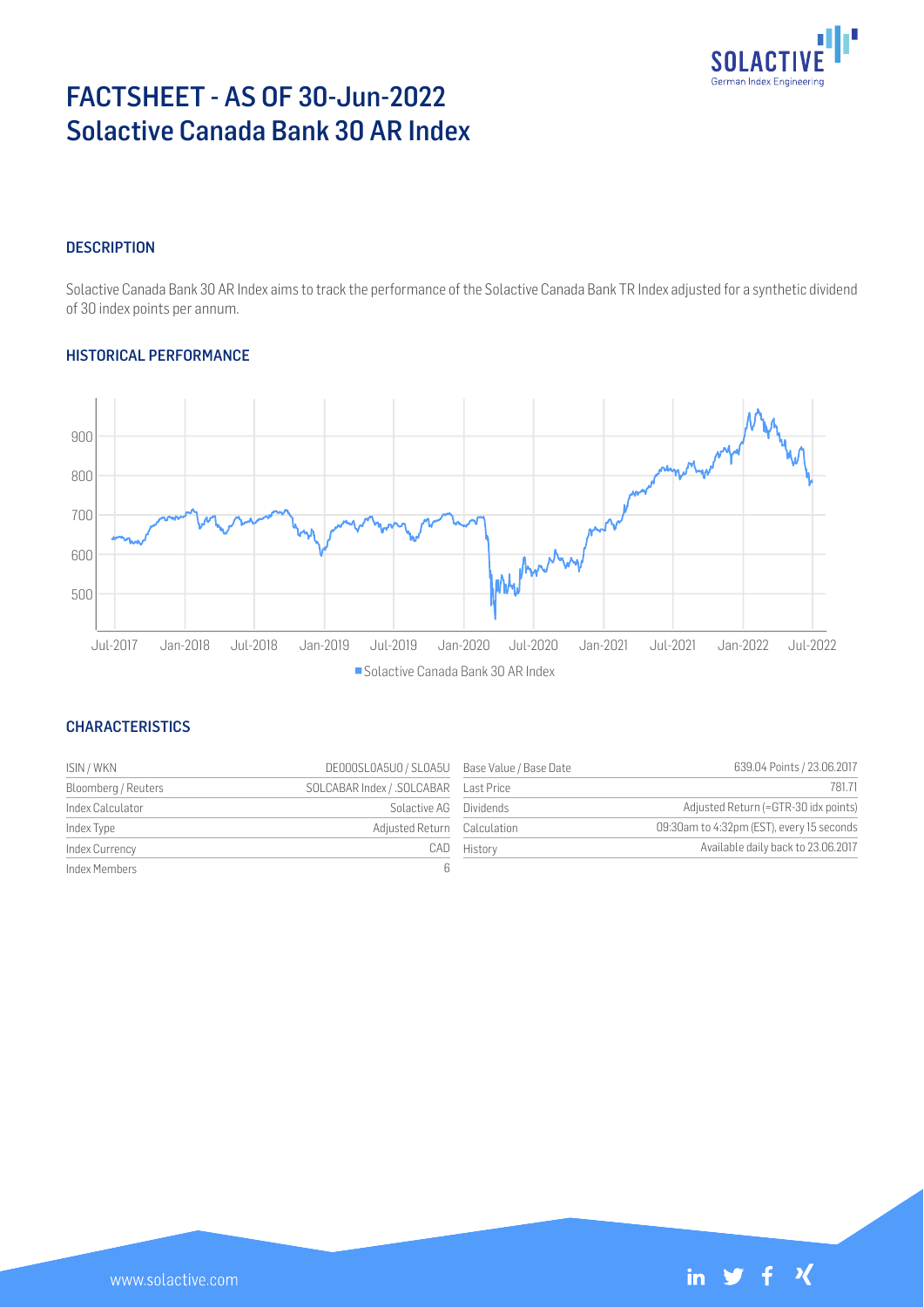

## FACTSHEET - AS OF 30-Jun-2022 Solactive Canada Bank 30 AR Index

#### **STATISTICS**

| CAD                | 30D       | 90D       | 180D       | 360D                  | <b>YTD</b> | Since Inception        |
|--------------------|-----------|-----------|------------|-----------------------|------------|------------------------|
| Performance        | $-9.95%$  | $-13.34%$ | $-11.26%$  | $-4.15%$              | $-11.26%$  | 22.33%                 |
| Performance (p.a.) |           |           |            |                       |            | 4.10%                  |
| Volatility (p.a.)  | 17.02%    | 15.91%    | 16.31%     | 14.06%                | 16.25%     | 20.09%                 |
| High               | 872.67    | 907.87    | 968.87     | 968.87                | 968.87     | 968.87                 |
| Low                | 774.26    | 774.26    | 774.26     | 774.26                | 774.26     | 435.52                 |
| Max. Drawdown      | $-11.28%$ | $-14.72%$ | $-20.09\%$ | $-20.09\%$            | $-20.09\%$ | $-39.05%$              |
| VaR 95 \ 99        |           |           |            | $-25.9\%$ \ $-39.9\%$ |            | $-24.4\%$ \ $-54.7\%$  |
| CVaR 95 \ 99       |           |           |            | $-34.7\%$ \ $-43.9\%$ |            | $-47.5\%$ \ $-107.9\%$ |

COMPOSITION BY CURRENCIES







#### TOP COMPONENTS AS OF 30-Jun-2022

| Company                            | Ticker               | Country | Currency | Index Weight (%) |
|------------------------------------|----------------------|---------|----------|------------------|
| Money Market Position              |                      |         |          | $-0.01%$         |
| ROYAL BANK OF CANADA               | <b>RY CT Equity</b>  | CA      | CAD      | 29.97%           |
| TORONTO-DOMINION BANK              | <b>TD CT Equity</b>  | CA      | CAD      | 26.01%           |
| BANK OF NOVA SCOTIA                | <b>BNS CT Equity</b> | СA      | CAD      | 15.56%           |
| <b>BANK OF MONTREAL</b>            | <b>BMO CT Equity</b> | СA      | CAD      | 14.10%           |
| CANADIAN IMPERIAL BANK OF COMMERCE | <b>CM CT Equity</b>  | CA      | CAD      | 9.57%            |
| NATIONAL BANK OF CANADA            | NA CT Equity         | CA      | CAD      | 4.81%            |